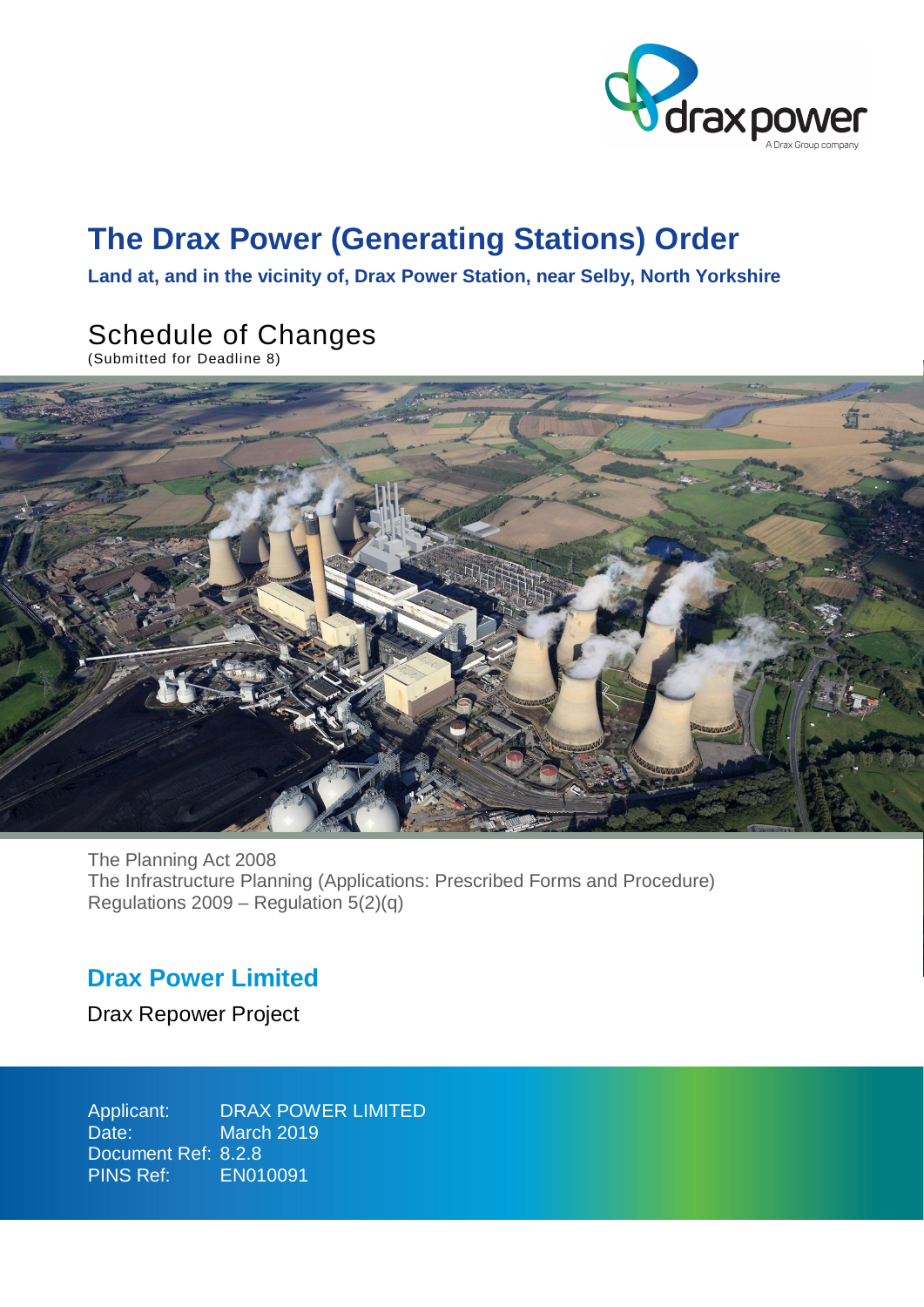## **Document History**

| <b>Document Ref</b>   | 8.2.8                 |                 |
|-----------------------|-----------------------|-----------------|
| <b>Revision</b>       | 001                   |                 |
| <b>Author</b>         | Samuel Johnson        |                 |
| <b>Signed</b>         |                       | Date 21/03/2019 |
| <b>Approved By</b>    | Lara Peter            |                 |
| <b>Signed</b>         |                       | Date 21/03/2019 |
| <b>Document Owner</b> | <b>WSP UK Limited</b> |                 |

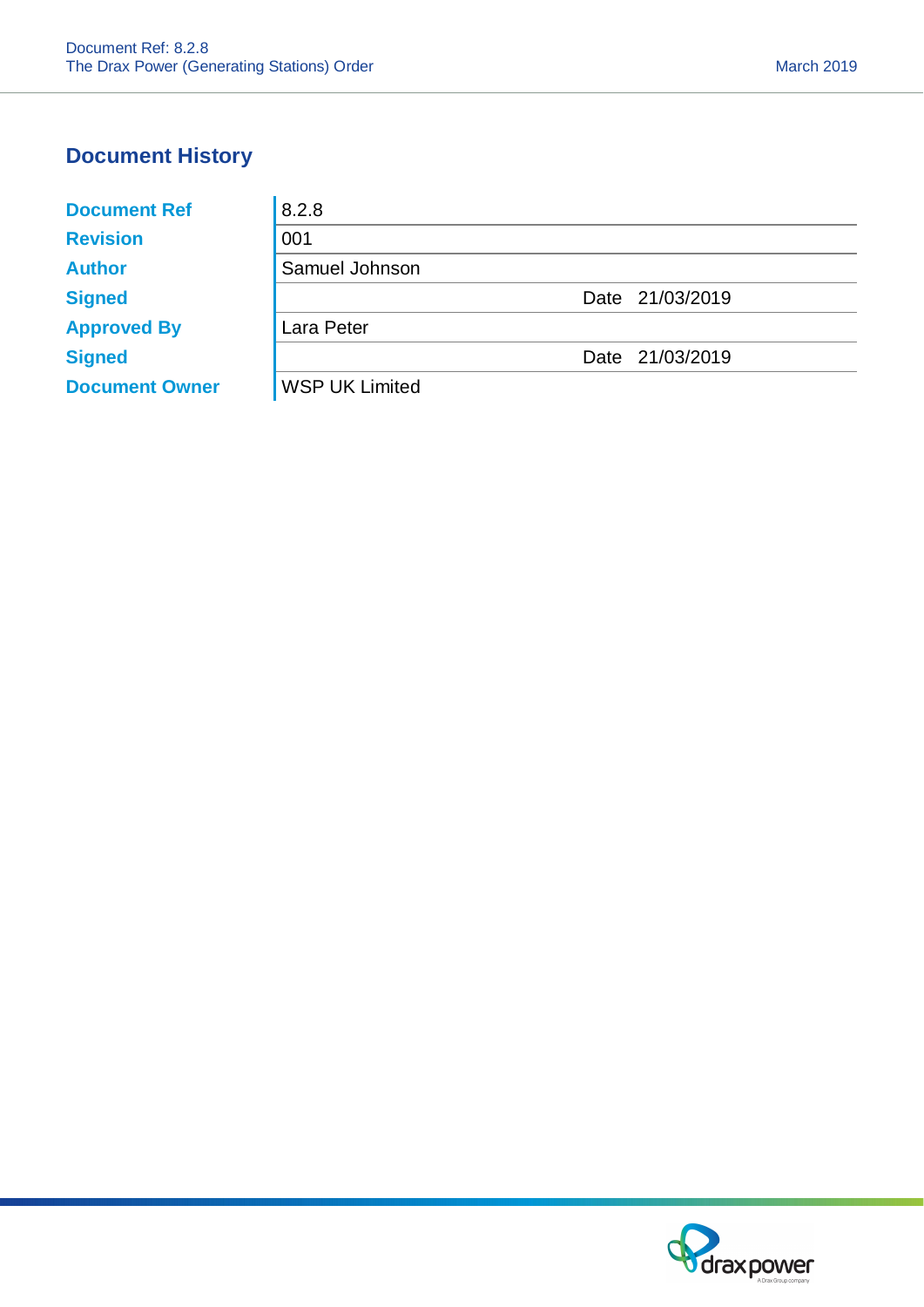## **Glossary and Abbreviations**

The updated Glossary and Abbreviations for the Proposed Scheme are contained in Document Reference 1.6 submitted in November 2018 at Deadline 3 of the Examination.

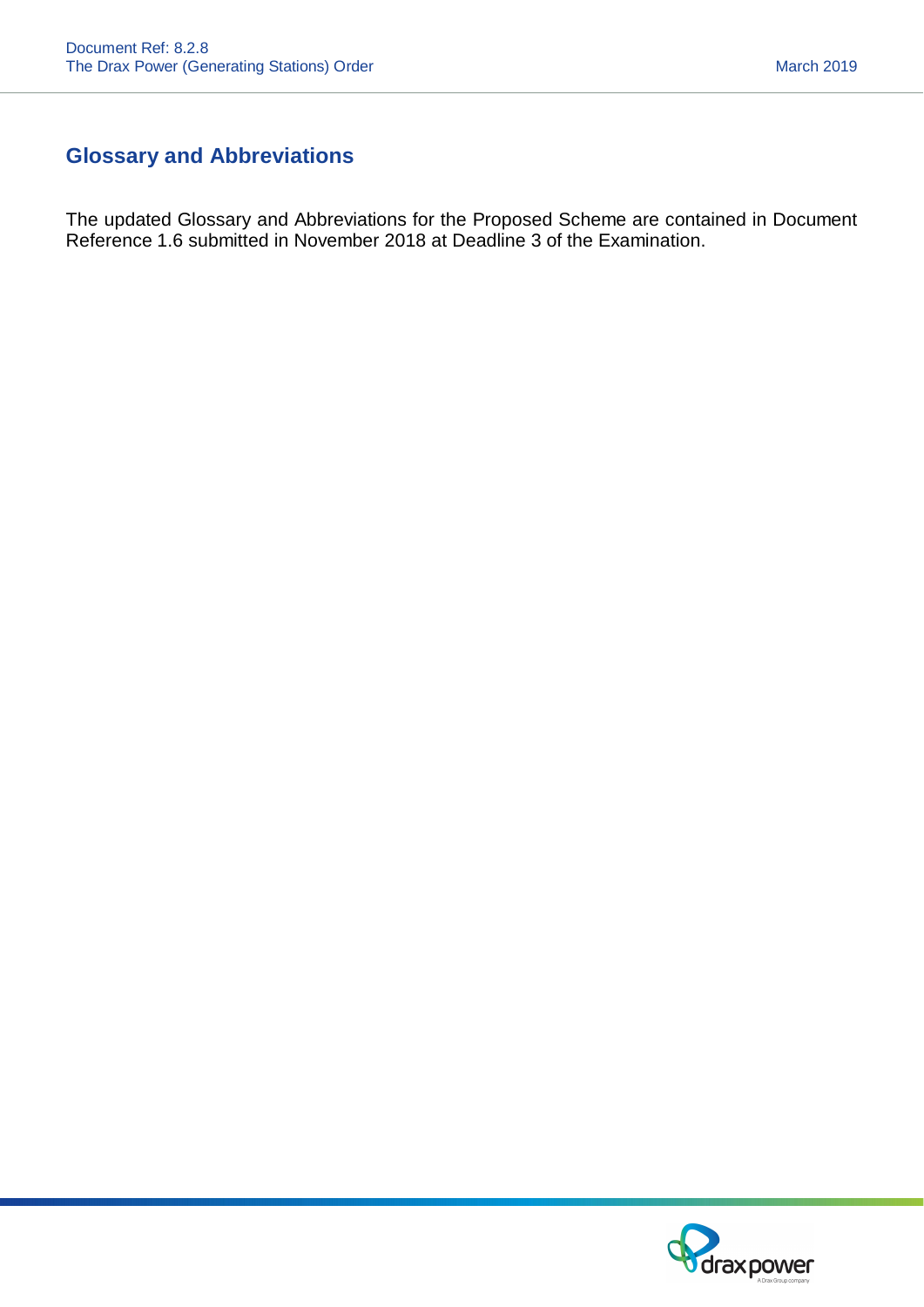## **Contents**

| 1            | <b>INTRODUCTION</b>                                                                                                                      | 5 |
|--------------|------------------------------------------------------------------------------------------------------------------------------------------|---|
|              | 1.1Overview                                                                                                                              | 5 |
|              | 1.2Purpose of this Document                                                                                                              | 5 |
| $\mathbf{2}$ | <b>SCHEDULE OF CHANGES</b>                                                                                                               | 5 |
|              | 2.1Schedule of Changes for Document 1.2 Application Guide Rev. 012                                                                       | 5 |
|              | 2.2Schedule of Changes for Document 4.3A Book of Reference Rev. 007                                                                      | 5 |
|              | 2.3 Schedule of Changes for Document 4.4 Compulsory Acquisition Schedule Rev. 006                                                        | 6 |
|              | 2.4Schedule of Changes for Document 6.5 Outline Construction Environmental Management Plan<br><b>Rev 005</b>                             | 6 |
|              | 2.5Schedule of Changes for Document 8.1.5 – Statement of Common Ground between Drax<br>Power Limited and the Environment Agency Rev. 003 | 6 |
|              | 2.6Schedule of Changes for Document 8.1.6 – Statement of Common Ground between Drax<br>Power Limited and Highways England Rev. 003       | 7 |
|              | 2.7Schedule of Changes for Document 8.1.7 Statement of Common Ground Between Drax Power<br>Limited and Yorkshire Wildlife Trust Rev. 003 |   |
|              | 2.8 Schedule of Changes for Document 8.5.4 Schedule of Negotiations Rev. 002                                                             | 8 |

# **Table of Tables**

| Table 2.1 - Schedule of Changes for Document 1.2 Application Guide Rev. 0125               |
|--------------------------------------------------------------------------------------------|
| Table 2.2 - Schedule of Changes for Document 4.3A Book of Reference Rev. 007 5             |
| Table 2.3 - Schedule of Changes for Document 4.4 Compulsory Acquisition Schedule Rev. 0066 |
| Table 2.4 - Schedule of Changes for Document 6.5 Outline Construction Environmental        |
| Table 2.5- Schedule of Changes for Document 8.1.5 Statement of Common Ground between Drax  |
| Table 2.6- Schedule of Changes for Document 8.1.6 Statement of Common Ground between Drax  |
| Table 2.7- Schedule of Changes for Document 8.1.7 Statement of Common Ground Between Drax  |
| Table 2.8 - Schedule of Changes for Document 8.5.4 Schedule of Negotiations Rev. 002 8     |

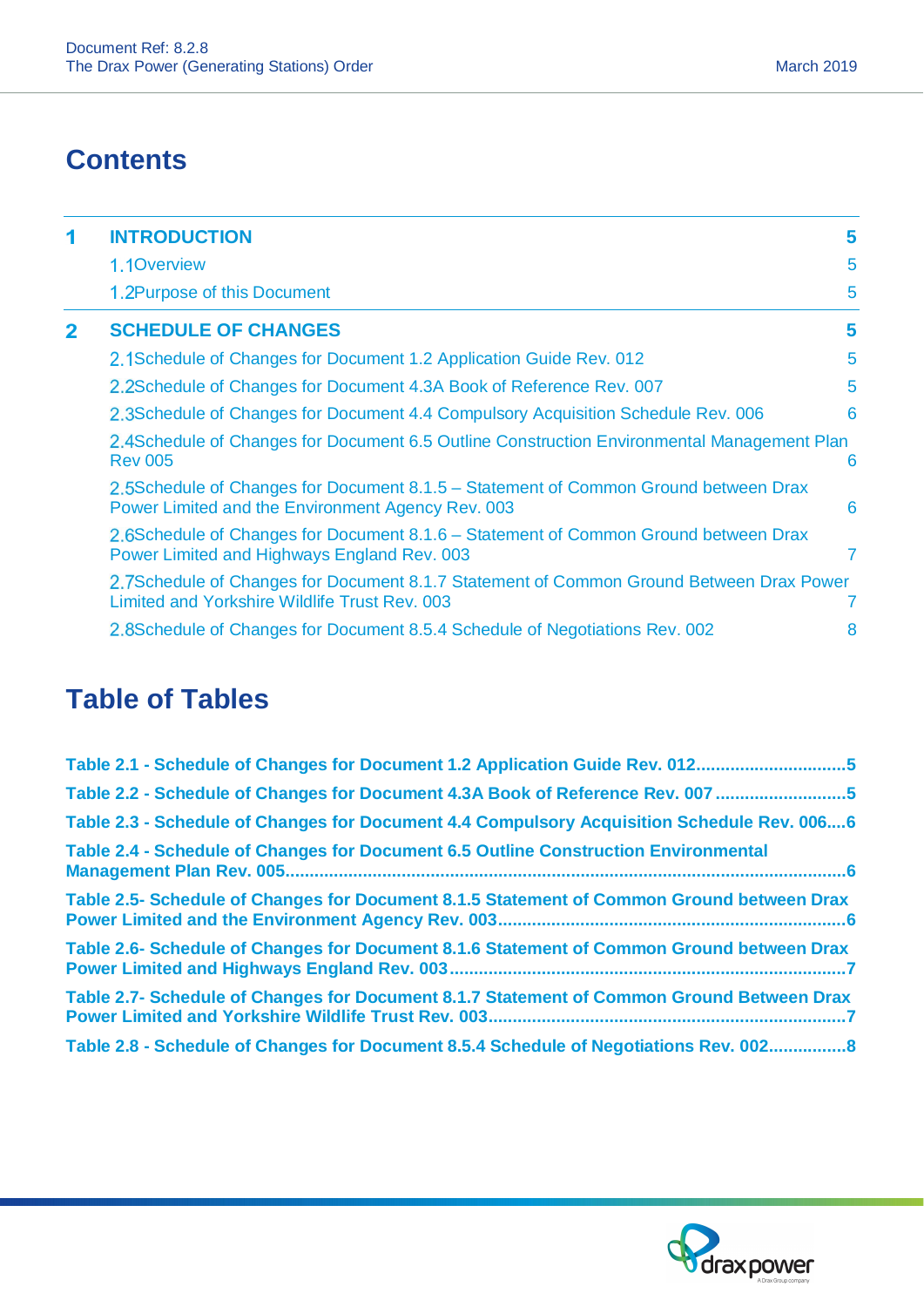## **INTRODUCTION** 1

#### $1.1$ **Overview**

- 1.1.1 An application ("the Application") for a Development Consent Order ("DCO") for the Drax Repower Project ("the Proposed Scheme") was made by Drax ("the Applicant") to the Secretary of State ("SoS") for Business, Energy and Industrial Strategy ("BEIS") on 29 May 2018. The Application was accepted for Examination on 26 June 2018, with the Examination commencing on 4 October 2018.
- 1.1.2 The Proposed Scheme is described in the Order, the updated Glossary (Examination Library Reference REP3-003) submitted for Deadline 3, and in more detail in Chapter 3 of the Environmental Statement (Examination Library Reference REP6-003, Rev 002, updated at Deadline 6).

#### $1.2$ **Purpose of this Document**

- This document contains the Schedule of Changes in relation to changes made to documents previously submitted for the DCO Application, as set out within the tables below.
- For each deadline for the Examination, a revised Schedule of Changes will be provided detailing the changes made to documents previously submitted.

## $\overline{\mathbf{2}}$ **SCHEDULE OF CHANGES**

#### $2.1$ **Schedule of Changes for Document 1.2 Application Guide Rev. 012**

*Table 2.1 - Schedule of Changes for Document 1.2 Application Guide Rev. 012*

| <b>Reference</b> | <b>Change</b>                                          | <b>Reason for Change</b>                                                         |
|------------------|--------------------------------------------------------|----------------------------------------------------------------------------------|
| General          | Update to document<br>revisions, see<br>changes below. | The Application Guide has been updated to<br>reflect updates to other documents. |

#### $2.2$ **Schedule of Changes for Document 4.3A Book of Reference Rev. 007**

*Table 2.2 - Schedule of Changes for Document 4.3A Book of Reference Rev. 007*

| <b>Reference</b>                 | <b>Change</b>                                                     | <b>Reason for Change</b>                                                                                                                                                                                                                                 |
|----------------------------------|-------------------------------------------------------------------|----------------------------------------------------------------------------------------------------------------------------------------------------------------------------------------------------------------------------------------------------------|
| Plots 2, 3, 4, 6,<br>$7$ and $8$ | Unknown freeholder<br>created in respect of<br>mines and minerals | Information confirmed through Her Majesty's<br>Land Registry Deed, as part of ongoing review<br>of title in connection with the preparation of<br>agreements with landowners, that an unknown<br>party holds an interest over the mines and<br>minerals. |

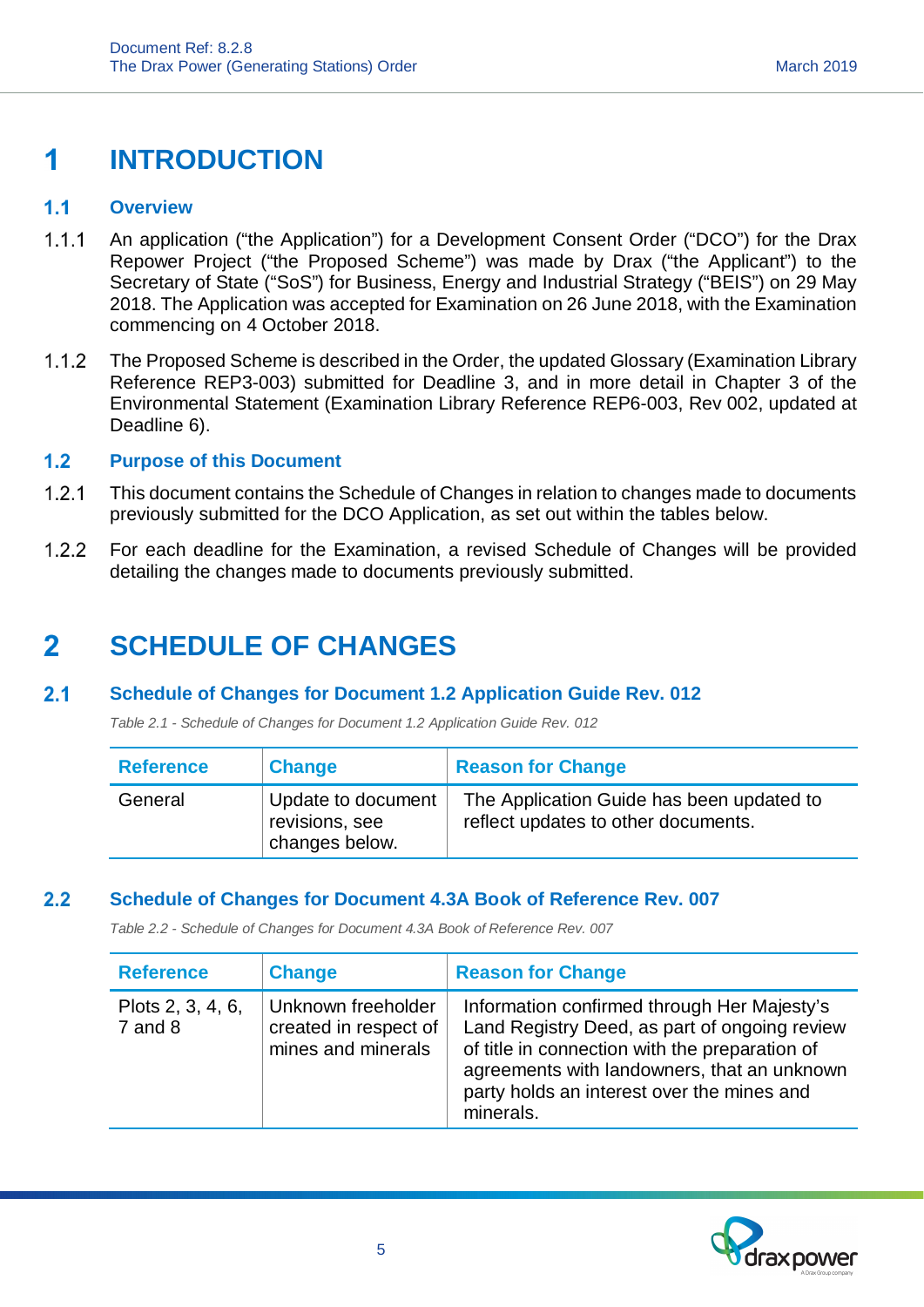| Plot 27a | Unknown freeholder<br>removed as an | Correction made to align unknown interest<br>with similar interests in other plots. |
|----------|-------------------------------------|-------------------------------------------------------------------------------------|
|          | occupier from plot                  |                                                                                     |

#### $2.3$ **Schedule of Changes for Document 4.4 Compulsory Acquisition Schedule Rev. 006**

*Table 2.3 - Schedule of Changes for Document 4.4 Compulsory Acquisition Schedule Rev. 006*

| <b>Reference</b>                 | <b>Change</b>                                                     | <b>Reason for Change</b>                                                                                                                                                                                                                                 |
|----------------------------------|-------------------------------------------------------------------|----------------------------------------------------------------------------------------------------------------------------------------------------------------------------------------------------------------------------------------------------------|
| Plots 2, 3, 4, 6,<br>$7$ and $8$ | Unknown freeholder<br>created in respect of<br>mines and minerals | Information confirmed through Her Majesty's<br>Land Registry Deed, as part of ongoing<br>review of title in connection with the<br>preparation of agreements with landowners,<br>that an unknown party holds an interest over<br>the mines and minerals. |
| Plot 27a                         | Unknown freeholder<br>removed as an<br>occupier from plot         | Correction made to align unknown interest<br>with similar interests in other plots.                                                                                                                                                                      |

### $2.4$ **Schedule of Changes for Document 6.5 Outline Construction Environmental Management Plan Rev 005**

*Table 2.4 - Schedule of Changes for Document 6.5 Outline Construction Environmental Management Plan Rev. 005*

| <b>Reference</b>                                 | <b>Change</b>                                     | <b>Reason for Change</b>                                                                                                                                                                                                                                                                                                                                                            |
|--------------------------------------------------|---------------------------------------------------|-------------------------------------------------------------------------------------------------------------------------------------------------------------------------------------------------------------------------------------------------------------------------------------------------------------------------------------------------------------------------------------|
| 3.5.2<br>Archaeology<br>and Cultural<br>Heritage | Inclusion of<br>reference to 5m<br>exclusion zone | Providing clarity within the Archaeology and<br>Cultural Heritage section, that the field<br>boundary comprising of a hedge-lined drain<br>that is likely to be protected under the<br>Hedgerow Regulations Act will be demarcated<br>by fencing which would provide a 5m exclusion<br>zone prior to construction of the Gas Receiving<br>Facility commencing in the affected area. |

### $2.5$ **Schedule of Changes for Document 8.1.5 – Statement of Common Ground between Drax Power Limited and the Environment Agency Rev. 003**

*Table 2.5- Schedule of Changes for Document 8.1.5 Statement of Common Ground between Drax Power Limited and the Environment Agency Rev. 003*

| <b>Reference</b> | <b>Change</b>                                                                              | <b>Reason for Change</b>                                                                                                                                                         |
|------------------|--------------------------------------------------------------------------------------------|----------------------------------------------------------------------------------------------------------------------------------------------------------------------------------|
| Para 3.4.2       | Amended text on<br>protective<br>provisions and<br>disapplication of the<br>requirement to | Amended on request of the Environment<br>Agency to reflect that the disapplication of the<br>requirement to apply for a flood risk activity<br>permit is still under discussion. |

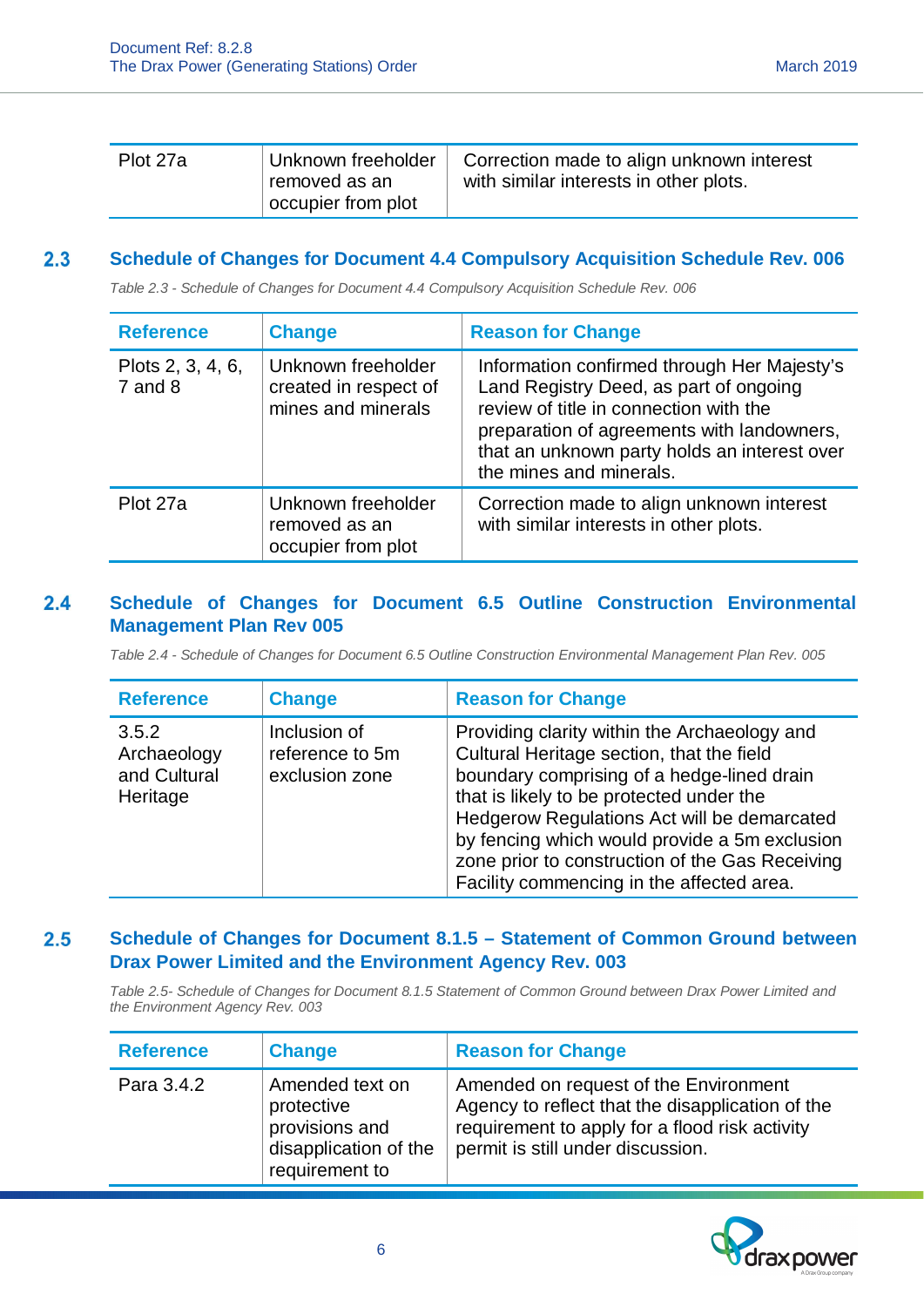|--|

### **Schedule of Changes for Document 8.1.6 – Statement of Common Ground between**  $2.6$ **Drax Power Limited and Highways England Rev. 003**

*Table 2.6- Schedule of Changes for Document 8.1.6 Statement of Common Ground between Drax Power Limited and Highways England Rev. 003*

| <b>Reference</b>        | <b>Change</b>                                                     | <b>Reason for Change</b>                                                                                             |
|-------------------------|-------------------------------------------------------------------|----------------------------------------------------------------------------------------------------------------------|
| Para 3.1.6 and<br>3.1.7 | Amendment to<br>reflect that the AIL<br>strategy is now<br>agreed | To reflect the agreed position between the<br>Parties that there are no further outstanding<br>matters to be agreed. |

### $2.7$ **Schedule of Changes for Document 8.1.7 Statement of Common Ground Between Drax Power Limited and Yorkshire Wildlife Trust Rev. 003**

*Table 2.7- Schedule of Changes for Document 8.1.7 Statement of Common Ground Between Drax Power Limited and Yorkshire Wildlife Trust Rev. 003*

| <b>Reference</b> | <b>Change</b>                                                                                                                                                                                                                                                                                                                                                                                       | <b>Reason for Change</b>                                                                                                                                                                                                                                                                                                                                           |
|------------------|-----------------------------------------------------------------------------------------------------------------------------------------------------------------------------------------------------------------------------------------------------------------------------------------------------------------------------------------------------------------------------------------------------|--------------------------------------------------------------------------------------------------------------------------------------------------------------------------------------------------------------------------------------------------------------------------------------------------------------------------------------------------------------------|
| Para 3.2.3       | Insertion of latest<br><b>Examination Library</b><br>Reference for Outline<br>Landscape and<br><b>Biodiversity Strategy</b>                                                                                                                                                                                                                                                                         | To reflect latest revision to the Strategy.                                                                                                                                                                                                                                                                                                                        |
| Para 3.2.6       | Deletion of text:<br>"Subject to the<br>Applicant submitting<br>at Deadline 7 a<br>further revised<br>Landscape and<br>Biodiversity Strategy the DCO.<br>to secure the<br>minimum<br>percentages of<br><b>Biodiversity Net Gain</b><br>together with a<br>commitment in the<br>Strategy to explore<br>further opportunities<br>to increase that<br><b>Biodiversity Net Gain</b><br>through detailed | To reflect that the revised Strategy has been<br>submitted at Deadline 7, containing the<br>commitment to secure the minimum percentages<br>of Biodiversity Net Gain together with a<br>commitment in the Strategy to explore further<br>version of the Outline opportunities to increase that Biodiversity Net<br>Gain through detailed design post any making of |